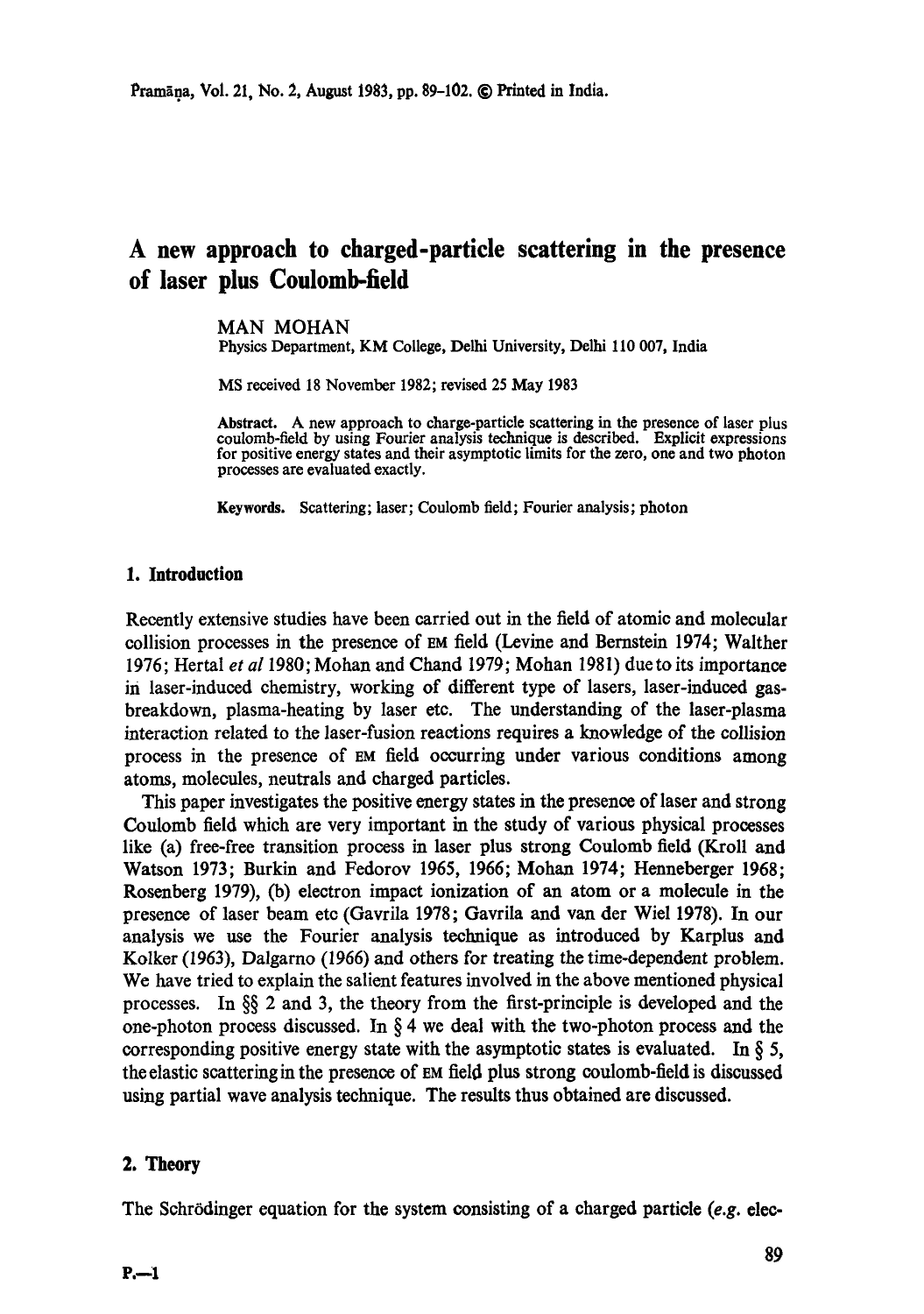tron) moving in the presence of an EM field plus a Coulomb field *(e.g. a proton)* can be written as

$$
i\hbar \frac{\partial \psi_{k}(r,t)}{\partial t} = \left\{H(r) + v(r,t)\right\} \psi_{k}(r,t)
$$
 (1)

where  $H(r) = H_0(r) + v(r)$ ;  $H_0(r)$  is the free electron Hamiltonian and  $v(r)$  is the Coulomb potential,  $v(r, t) = -e E \cdot r \cos \omega t$  is the interaction Hamiltonian representing the interaction between the electron and  $\text{EM}$  field  $(E)$  with frequency  $\omega$ .

From (1), the time dependent solution of the (time dependent) unperturbed Schrödinger equation (where  $v(r, t)$  is the perturbation) i.e.

$$
i\hbar \frac{\partial \psi_{k}^{0}(\mathbf{r},t)}{\partial t} = H(\mathbf{r}) \psi_{k}^{0}(\mathbf{r},t), \qquad (2)
$$

can be written as:

$$
\psi_k^0(\mathbf{r}, t) = \lambda_k^0(\mathbf{r}, 0) \left[ \exp\left(-iE_k t\right) \right] / \hbar \tag{3}
$$

where  $X_k^0$  (r, 0) represents the first term for the zero photon process, which will be clear in the next sections.

Expanding the solution of (1) *i.e.*  $\psi_k$  (r, t) as (Mohan 1981)

$$
\psi_k(r, t) = \psi_k^0(r, t) + \sum_{s=1}^{\infty} \psi_k^{(s)}(r, t), \qquad (4)
$$

and putting in (1) we obtain

$$
\left(H - i\hbar \frac{\partial}{\partial t}\right) \psi_{k}^{0}(\mathbf{r}, t) = 0, \qquad (5)
$$

$$
\left(H - i\hbar \frac{\partial}{\partial t}\right) \psi_k^1(\mathbf{r}, t) + v(\mathbf{r}, t) \psi_k^0(\mathbf{r}, t) = 0, \tag{6}
$$

$$
\left(H - i\hbar \frac{\partial}{\partial t}\right) \psi_k^2 \left(\mathbf{r}, t\right) + v(\mathbf{r}, t) \psi_k^1 \left(\mathbf{r}, t\right) = 0, \tag{7}
$$

$$
\left(H-i\hbar\,\frac{\partial}{\partial t}\right)\psi_k^s\left(\mathbf{r},\,t\right)+v(\mathbf{r},\,t)\,\psi_k^{s-1}\left(\mathbf{r},\,t\right)=0.\tag{8}
$$

For finding the solutions of (5) to (8) the time-dependent equations are made into time-independent ones by using the Fourier analysis technique (Mohan 1981).

As the perturbation in (1) is harmonic *i.e.*  $v(\mathbf{r}, t) = -e \mathbf{E} \cdot \mathbf{r} \cos \omega t$ , solution to (6) is written as

$$
\psi_{k}^{1}(\mathbf{r}, t) = \chi_{k}^{1}(\mathbf{r}, \omega) \exp[i(\omega - \omega_{k}) t] + \chi_{k}^{1}(\mathbf{r}, -\omega) \exp[-i(\omega + \omega_{k}) t] \quad (9)
$$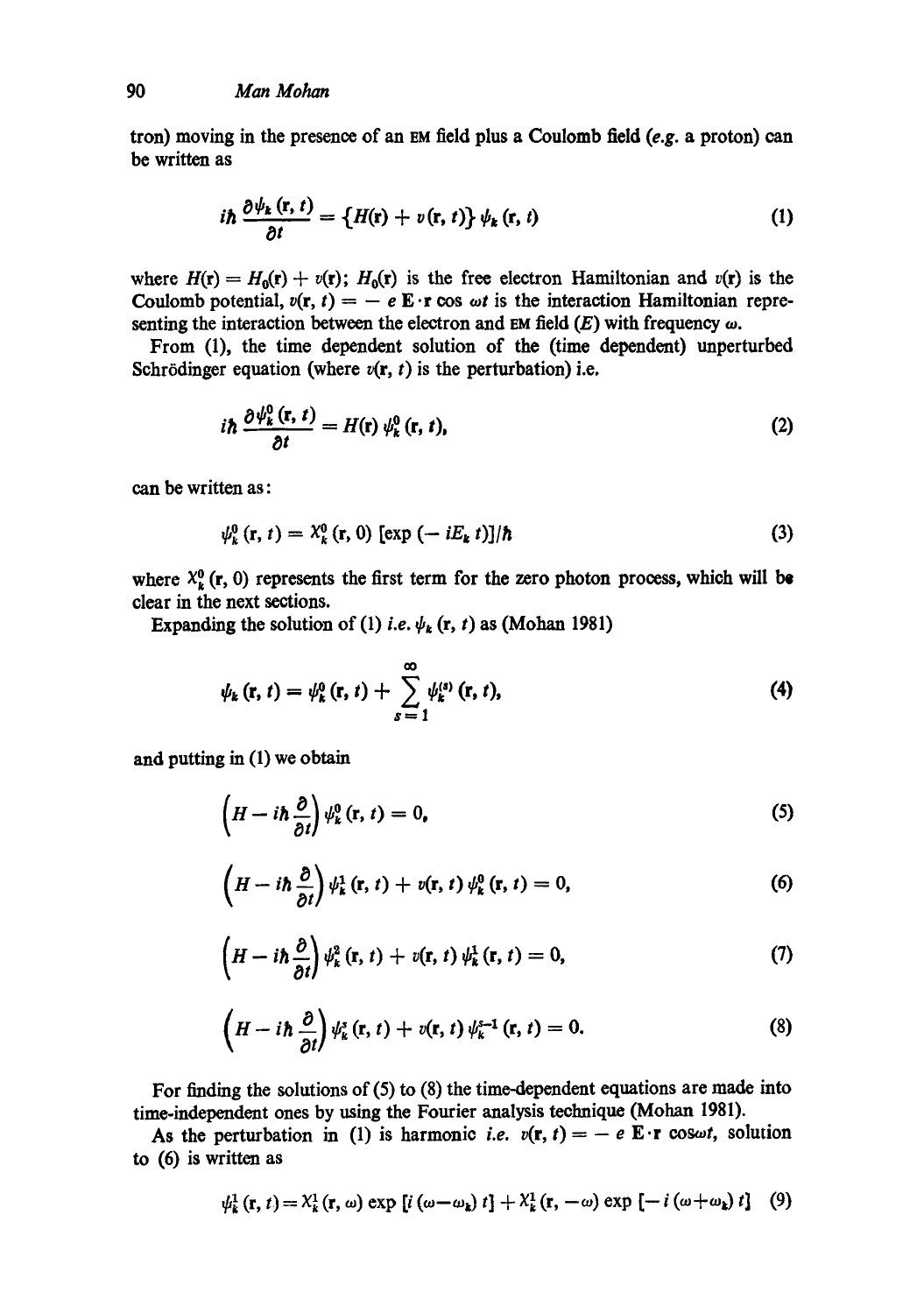where the first term represents one photon emission and the second term represents one photon absorption process.

The second term of  $(6)$  can be written by using  $(3)$  as

$$
v(\mathbf{r}, t) \psi_k^0(\mathbf{r}, t) = -\frac{e \mathbf{E} \cdot \mathbf{r}}{2} \times \{ \exp\left[ + i \left( \omega - \omega_k \right) t \right] + \exp\left[ -i \left( \omega + \omega_k \right) t \right] \} \chi_k^0(\mathbf{r}) \tag{10}
$$

Here  $\omega_k = E_k/\hbar$  and  $\omega$  is the frequency of the radiation.

Substituting (3) into (5), (9) and (10) into (6) and equating the coefficients of  $\exp\left[-i(\omega-\omega_k)t\right]$  and  $\exp\left[-i(\omega+\omega_k)t\right]$  the following set of equations is obtained.

$$
(H-E_k)\chi_k^0(\mathbf{r},0)=0\tag{11}
$$

$$
(H - E_k - \hbar \omega) \chi_k^1(\mathbf{r}, -\omega) = (e, \mathbf{E} \cdot \mathbf{r}/2) \chi_k^0(\mathbf{r}, 0)
$$
 (12)

$$
(H-E_k+\hbar\omega)\chi_k^1(\mathbf{r},\omega)=(e\,\mathbf{E}\cdot\mathbf{r}/2)\,\chi_k^0(\mathbf{r},0)\qquad\qquad(13)
$$

Clearly  $\chi_k^0$  (**r**, 0),  $\chi_k^1$  (**r**,  $-\omega$ ),  $\chi_k^1$  (**r**,  $+\omega$ ) represents zero photon, one photon absorp**tion and one photon emission processes respectively.** 

**Similar to (9) the second order solution can be written as** 

$$
\chi_{k}^{2}(\mathbf{r}, t) = \chi_{k}^{2}(\mathbf{r}, 2 \omega) \exp[i(2 \omega - \omega_{k})] t + \chi_{k}^{2}(\mathbf{r}, 0)
$$
  
exp $(-i \omega_{k} t) + \chi_{k}^{2}(\mathbf{r}, -2\omega) \exp[-i(2 \omega + \omega_{k})] t$  (14)

Substituting (14) and (9) into (7) and equating the coefficients of  $\exp[i(2\omega-\omega k)t]$ .  $\exp(-i\omega_k t)$  and  $\exp[-i(2\omega + \omega_k)]$  t the following set of equations is obtained,

$$
(H-E_{k}+2\hbar\omega)\chi_{k}^{2}(\mathbf{r},+2\omega)=(e\mathbf{E}\cdot\mathbf{r}/2)\chi_{k}^{1}(\mathbf{r},+\omega)
$$
 (15)

$$
(H-E_k)\,\chi_k^2\left(\mathbf{r},0\right)=(e\,\mathbf{E}\cdot\mathbf{r}/2)\,\left(\chi_k^1\left(\mathbf{r},\,\omega\right)+\chi_k^1\left(\mathbf{r},\,-\,\omega\right)\right)\tag{16}
$$

$$
(H-E_k-2\hbar\omega)\chi_k^2(\mathbf{r},-2\omega)=(e\mathbf{E}\cdot\mathbf{r}/2)\chi_k^1(\mathbf{r},-\omega)
$$
 (17)

The solutions of equations (15) to (17), (i.e.  $\chi^2_{k}$  (r,  $- 2\omega$ ),  $\chi^2_{k}$  (r, 0)  $\chi^2_{k}$  (r,  $+ 2\omega$ )) represent two-photon absorption, zero photon and two photons emission processes respectively.

Similarly, the time-independent equations corresponding to higher order processes can be obtained.

### **3. First order processes**

**For a linearly polarized light and polarization along the polar axis we have** 

$$
\mathbf{E} \cdot \mathbf{r} = (4\pi/3)^{1/2} \left| \mathbf{E} \right| r y_1^0 \left( \theta, \phi \right) \tag{18}
$$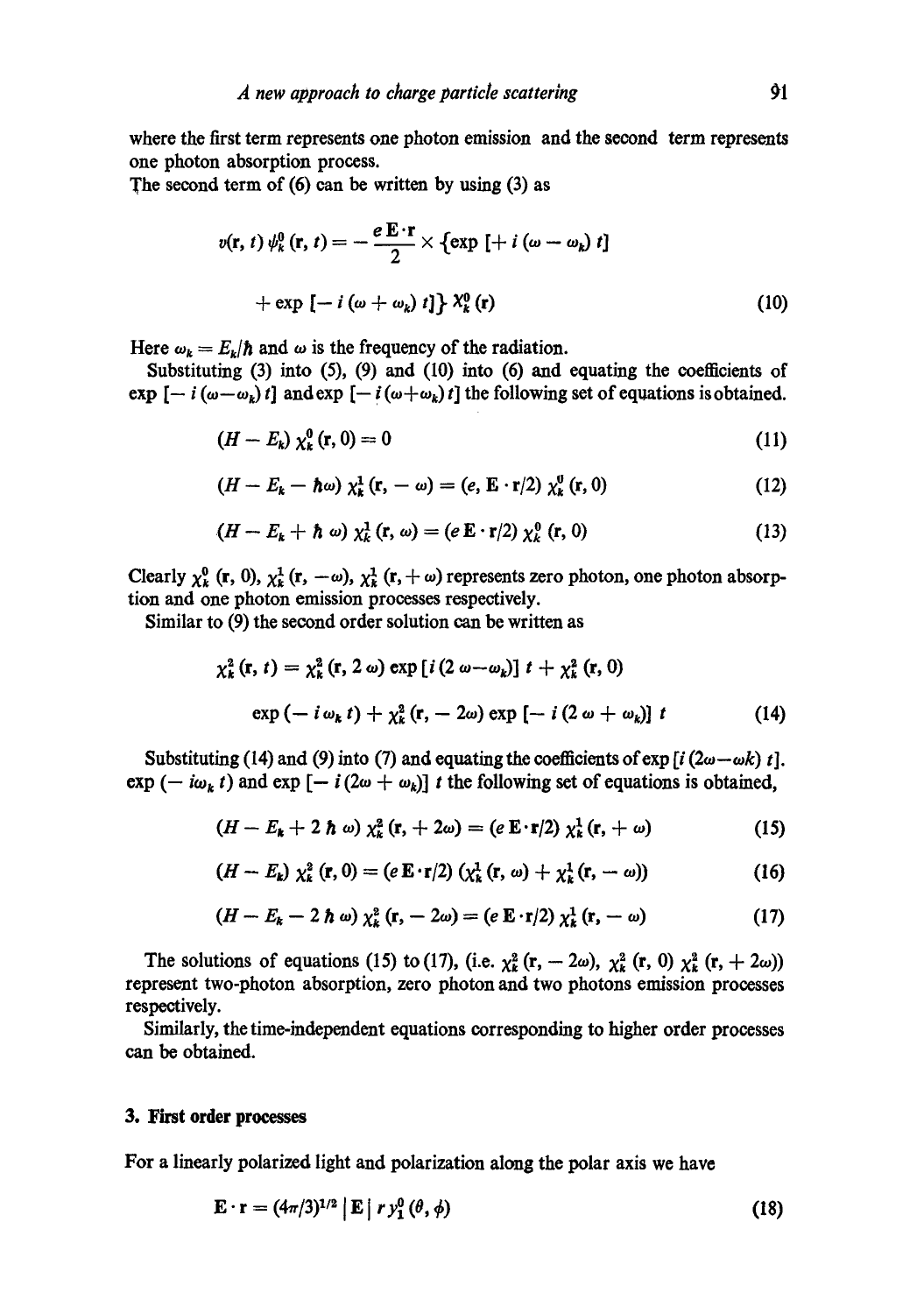Substituting  $(18)$  into  $(12)$  we obtain

$$
(H-E_k-\hbar\omega)\chi_k^1(\mathbf{r},-\omega)=(4\pi/3)^{1/2}e\left|\mathbf{E}\right|r\,\chi_1^0\left(\theta,\phi\right)\chi_k^0\left(\mathbf{r},\,\omega\right)\quad(19)
$$

Expanding  $\chi_k^1$  (r,  $\omega$ ) and  $\chi_k^0$  (r,  $\omega$ ) in terms of radial and angular part we have

$$
\chi_k^1(\mathbf{r}, -\omega) = \sum_{l=0}^{\infty} \sum_{m=-l}^{+l} \phi_{k, l}^1(\mathbf{r}, \omega) y_l^m(\theta, \phi)
$$

and

$$
\chi_{k}^{0}(\mathbf{r},0)=\sum_{l=0}^{\infty}\sum_{m=-l}^{+l}\phi_{k l}^{0}(\mathbf{r},0)\,y_{l}^{m}(\theta,\phi) \qquad (20)
$$

Substituting (20) and (21) in (19) and using the property of spherical harmonics

$$
y_1^0(\theta, \phi) y_l^m(\theta, \phi) = \left[ \frac{\left\{ \frac{(l+1-m)}{(2l+1)} \times \frac{(l+1-m)}{(2l-1)} \right\}^{1/2} y_{l+1}^m(\theta, \phi)}{\left( \frac{(l+m)}{(2l+1)} \frac{(l-m)}{(2l-1)} \right\}^{1/2} y_{l-1}^m(\theta, \phi) \right]
$$
(21)

we obtain

$$
(H - E_k - \hbar \omega) \phi_{k, l}^1 (\mathbf{r}, -\omega) y_l^m (\theta, \phi) = (4\pi/3)^{1/2} e |\mathbf{E}| \mathbf{r} \phi_{k, l}^0 (\mathbf{r}, 0)
$$
  
 
$$
\times \left[ \left\{ \frac{(l+1+m)}{(2l+1)} \frac{(l+1-m)}{(2l-3)} \right\}^{1/2} y_{l+1}^m (\theta, \phi) + \left\{ \frac{(l+m)}{(2l+1)} \frac{(l-m)}{(2l-1)} \right\}^{1/2} y_{l-1}^m (\theta, \phi) \right]
$$
(22)

Multiplying (23) by  $y^m_{\mu'}$  ( $\phi$ ,  $\theta$ ) and integrating over d $\Omega$  the following radial equation is obtained

$$
(h (r) - E_k - \hbar \omega) \phi_{k, l}^1, (r, -\omega) = (4\pi/3)^{1/2} e |E| r
$$
  
 
$$
\times \left[ \frac{\left( l + 1 - m \right) (l + 1 - m)}{(2l + 3)} \right\}^{1/2} \delta_{l', l+1} \phi_{k, l} (r, 0)
$$
  
 
$$
+ \left\{ \frac{(l + m)}{(2l + 1)} \frac{(l - m)}{(2l - 1)} \right\}^{1/2} \delta_{l', l-1} \phi_{k, l}^0 (r, 0) \right]
$$
(23)

where  $h(r)$  is the radial part of  $H$  and is given by

$$
h(r) = -\frac{\hbar^2}{2m} \left( \frac{1}{r^2} \frac{\partial}{\partial r} \left( r^2 \frac{\partial}{\partial r} \right) \right) + \frac{\hbar^2}{2m} \frac{l'(l'+1)}{r^2} + v(\mathbf{r}) \tag{24}
$$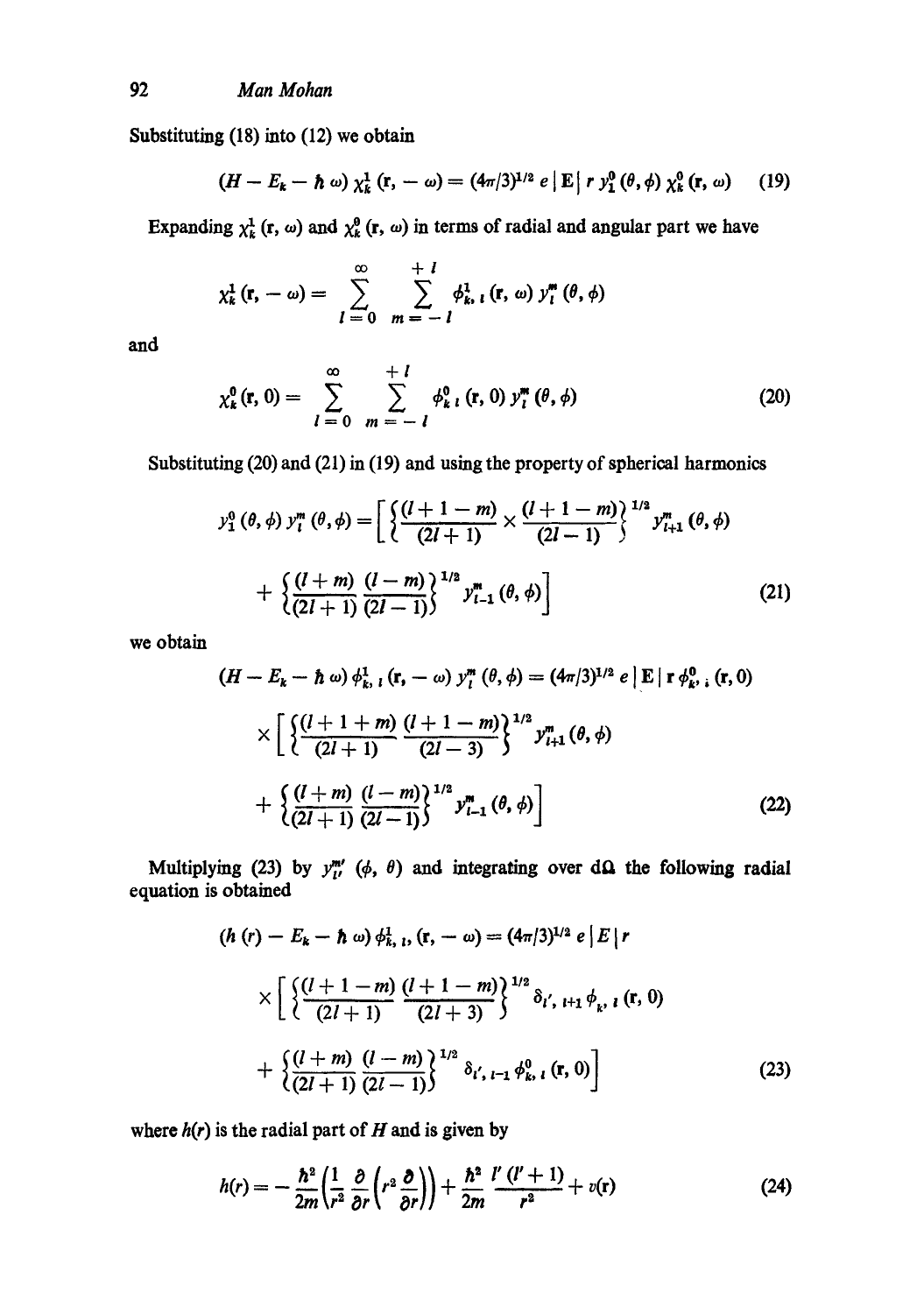Using the property of Kronecker  $\delta$ , (24) reduces to (changing the notation l' to l later on)

$$
(h(r) - E_k - \hbar \omega) \phi_{k, l}^1 \left( \mathbf{r}, -\omega \right) = A_l \left( k, \mathbf{r} \right) \tag{25}
$$

where  $A_1 (k, r) = (4\pi/3)^{1/2} e |E| r \times \left[ \frac{\left( l+m \right)}{\sqrt{2l+2}} \frac{(l-m)}{\sqrt{2l+1}} \right]^{1/2} \phi_{k, l-1}^0 (r, 0)$ 

$$
+\left\{\frac{(l+m+1)}{(2l+1)}\frac{(l-m+1)}{(2l-3)}\right\}^{1/2}\phi_{k,l+1}^{0}(\mathbf{r},0)\bigg]
$$

The above equation is an inhomogeneous second order differential equation and the solution of this can be found out by finding the solution of the homogeneous part i.e.

$$
(h(r) - E_k - \hbar \omega) \phi_{k,1}^1(r, -\omega) = 0 \qquad (26)
$$

where  $E_k = \hbar^2 k^2 / 2m$  is the energy of the free particle which is defined after one photon absorption as

$$
E_{k_1} = \hbar^2 k_1^2 / 2m = E_k + \hbar \omega = \hbar^2 k^2 / 2m + \hbar \omega \qquad (27)
$$

Equation (26) is a second order radial equation with Coulomb potential  $v(r)$  and can be solved easily (Mott and Massey 1965; Bethe and Salpeter 1957). It has two solutions one regular and another irregular defined by  $L_i(kr)$  and  $K_i(kr)$  respectively. The functional form and'their behaviours near the origin and in the asymptotic limit is given in the appendix A. The solution of the inhomogeneous equation (Mott and Massey 1965) can thus be written as

$$
\phi_{k,1}^1(\mathbf{r}, -\omega) = -L_1(k_1, r) \int_r^{\infty} K_1(k_1, r') A_1(k_1, r') r'^2 dr'
$$

$$
-K_1(k_1, r) \int_0^r L_1(k_1, r') A_1(k_1, r') r'^2 dr'
$$
(28)

From (28) the corresponding asymptotic solution is given by

$$
\phi_{k, l}^{1}(r, -\omega) \simeq -K_{l}(k_{1}, r \to \infty) \int_{0}^{\infty} L_{l}(k_{1}, r') A_{l}(k_{1}, r') r'^{2} dr' \qquad (29)
$$

For the determination of the scattering amplitude we are only interested in the outgoing solution. Therefore substituting  $K_1 (k_1, r \rightarrow \infty)$  from (24)  $A_1 (k, r')$  from (25) and taking the coefficient of the term

$$
\exp\left[i\left(k_1\,r\,-\,a\,\log\,2k_1\,rr\right)\right]/r
$$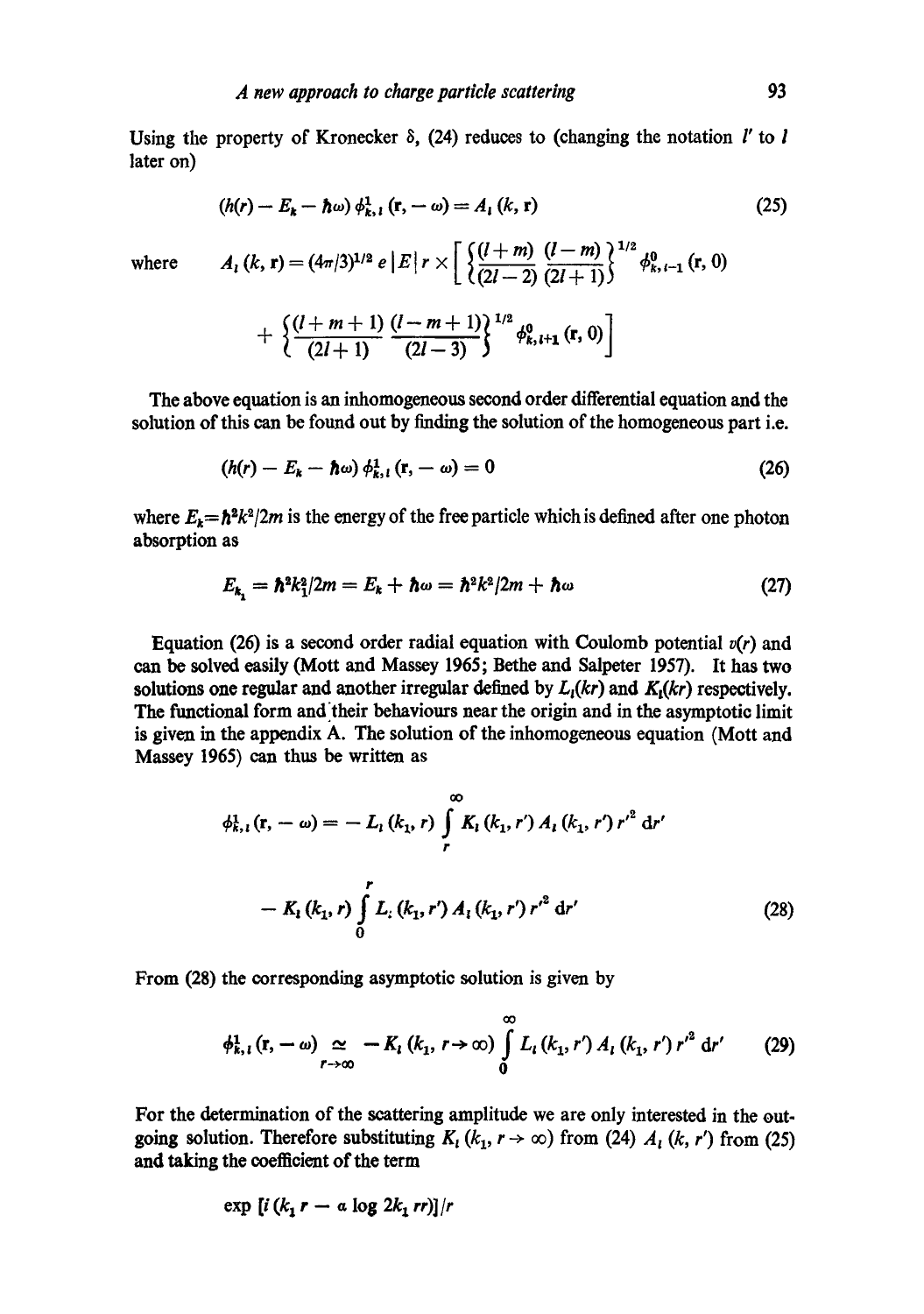the amplitude for one photon absorption is obtained as  $f'_{i}(k_1, r)$   $y''_{i}(\theta, \phi)$  where

$$
f'_{l}(k_{1}, r) = -\frac{1}{2ik} \left(\frac{4\pi}{3}\right)^{1/2} e |E|
$$
  
 
$$
\times \left\{ \left[ \frac{(l+m)}{(2l-1)} \frac{(l-m)}{(2l+1)} \right]^{1/2} \int_{0}^{\infty} dr' r'^{3} L_{l}(k_{1}, r') \phi_{k, l-1}^{0}(r')
$$

$$
+ \left[ \frac{(l+m+1)}{(2l+1)} \frac{(l-m+1)}{(2l+3)} \right]^{1/2} \int_{0}^{\infty} dr' r'^{3} L_{l}(k_{1}, r') \phi_{k, l+1}^{0}(r') \right\} (30)
$$

Taking the regular solution (Bethe and Salpeter 1957) for  $\phi_{k}^{\nu}{}_{i,t+1}(r)$ , substituting (A1) into (30) and performing the integral (Landau and Lifshitz 1959) we obtain

$$
f'_{1}(k_{1}, r, -\omega) = -\left(\frac{\pi}{3}\right)^{1/2} \frac{e|E|}{(ik)} \exp\left[-\pi/2(a+a_{1})\right] |\Gamma(l+1+i a_{1})| (4k k_{1})^{l}
$$
  
 
$$
\times \left\{ \left[ \frac{(l+m)}{(2l-1)} \frac{(l-m)}{(2l+1)} \right]^{1/2} |\Gamma(2l+1+i a)| (2k_{1}) J_{\nu}^{3,-2} (\beta, \beta_{1}) + \left[ \frac{(l+m+1)}{(2l+1)} \frac{(l-m+1)}{(2l+3)} \right]^{1/2} |\Gamma(l+i a)| (2k_{1})^{-1} J_{\nu}^{1,-2} (\beta, \beta_{2}) \right\} (31)
$$

where  $v = (2l + 2), \beta = ia_1 + l + 1, \beta_1 = ia + 2l + 1$  and  $\beta_2 = ia + l$ .

The term  $J_{\nu}^{s,p}$  occurring in the above equation can be determined through the recurrence relation

$$
J_{\nu}^{s,\,p}(\beta,\,\beta')=\frac{\nu-1}{(-2ik_1)}\times\left\{J_{\nu}^{2,\,p-1}(\beta,\,\beta')-J_{\nu-1}^{s,\,p-1}(\beta-1,\,\beta')\right\}\qquad \qquad (32)
$$

where 
$$
J_{\nu}^{s+1.0}(\beta, \beta') = 1/(k^2 - k_1^2) \times \{ [\nu(k - k_1) + 2i(k_1 \beta - k\beta' + ks)] J_{\nu}^s(\beta, \beta')
$$

+ 
$$
s(\nu - 1 + s - 2\beta') J_{\nu}^{s-1,0}(\beta, \beta') + 2\beta' s J_{\nu}^{s-1,0}(\beta', \beta' + 1)
$$
 (33)

$$
J_{\nu}^{0,0}(\beta, \beta_1) = (2l + 2) \Gamma(2l + 2) (k + k_1)^{\beta + \beta_1 - \nu}
$$
  
 
$$
\times (k - k_1)^{-\beta} (k_1 - k)^{-\beta_1} F(\beta, \beta_1 \nu, -4kk_1/(k - k_1)^2)
$$
 (34)

and 
$$
J_{\nu}^{0,0}(\beta, \beta_2) = (2l + 2) \Gamma(2l + 2) (k + k_1)^{\beta + \beta_1 - \nu}
$$
  
  $\times (k - k_1)^{-\beta} (k_1 - k)^{-\beta_2} F(\beta, \beta_2 \nu, -4kk_1/(k - k_1)^2)$  (35)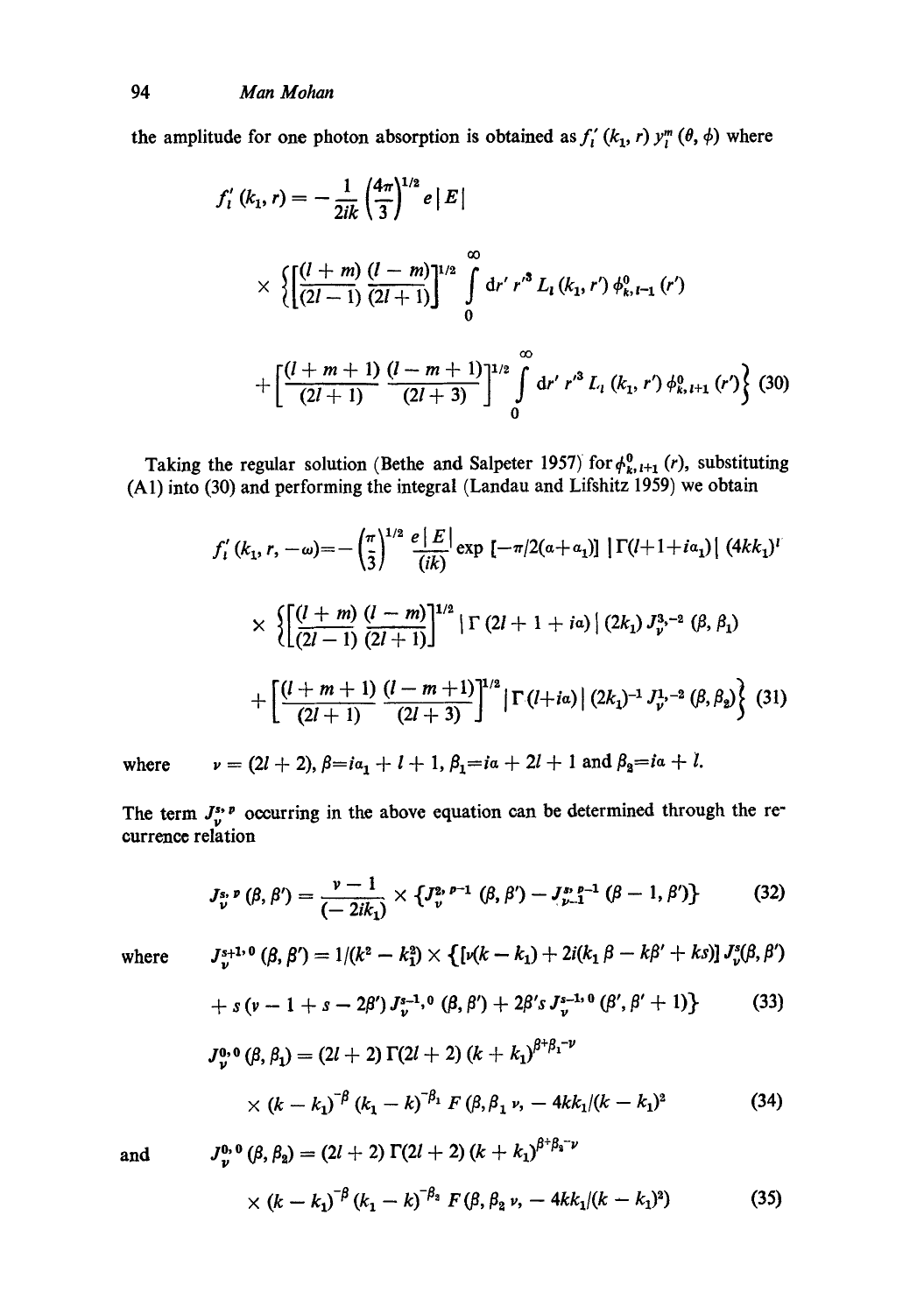Similarly the amplitude for one photon emission can be obtained from (31) by replacing  $k_1$  by  $k'_1$  where  $k'_1$  is determined as

$$
k_1' = (k^2 - 2m_1\omega/\hbar)^{1/2} \tag{36}
$$

where  $m_1$  is the electron mass.

Further replacement of  $k_1$  by  $k'_1$  in (28) gives the first order solution for one photon emission. Thus substitution of  $X'_{k}(r, \omega)$  and  $X'_{k}(r, -\omega)$  as described in the above paragraph in (9), gives the first-order term occurring in (4) which describes the one photon absorption and emission processes. In  $\S$  4 the second order term and emission prooesses are discussed.

# **4. Second-order processes**

Proceeding as in  $\S$ 2 and substituting (18) in (17) we get

$$
(H-E_k-2\hbar\omega)\,X_k^2\left(\mathbf{r},-2\omega\right)=(4\pi/3)^{1/2}\,e\left(E\left|r\,y_1^0\left(\theta,\phi\right)\chi_k^1\left(\mathbf{r},-\omega\right)\right)\qquad(37)
$$

for the plane-polarized light with polarization along the polar axis.

Expanding  $\chi^2_k$  (r, 2 $\omega$ ) in terms of radial and angular part we have

$$
\chi_{k}^{2}(\mathbf{r}, -2\omega) = \sum_{l=0}^{\infty} \sum_{m=-l}^{+l} \phi_{k, l}^{2}(\mathbf{r}, -2\omega) y_{l}^{m}(\theta, \phi)
$$
(38)

Substituting  $(38)$  and  $(20)$  into  $(37)$ , using  $(A1)$ , and providing as in § 3 the following radial equation for the two photon absorption process is obtained

$$
(h(r) - Ek - 2 \hbar \omega) \phik, l2 (\mathbf{r}, -2\omega) = Cl (k1, \mathbf{r})
$$
\n(39)

where 
$$
C_i (k_1, r) = (4\pi/3)^{1/2} e |E| r \left\{ \left[ \frac{(l+m)}{(2l-1)} \frac{(l-m)}{(2l+1)} \right]^{1/2} \phi_{k, l-1}^1 (r, -\omega) \right\}
$$
  

$$
\left[ (l+m+1) (l-m+1) \right]^{1/2} \phi_{k, l-1}^1 (r, -\omega)
$$

$$
+\left[\frac{\sqrt{2(2l+1)}}{(2l+1)}\frac{\sqrt{2(2l+3)}}{(2l+3)}\right] \phi_{k,l-1}^{1} (r,-\omega)\right\}
$$
(39a)

The above equation is again a second-order inhomogencous differential equation and the solution is given by

$$
\phi_{k,1}^{2}(\mathbf{r}, -2\omega) = -L_{1}(k_{2}, r) \int_{r}^{\infty} K_{1}(k_{2}, r') C_{1}(k_{1}, r') r'^{2} dr'
$$

$$
-K_{1}(k_{2}, r) \int_{0}^{r} L_{1}(k_{2}, r') C_{1}(k_{1}, r') r'^{2} dr'
$$
(40)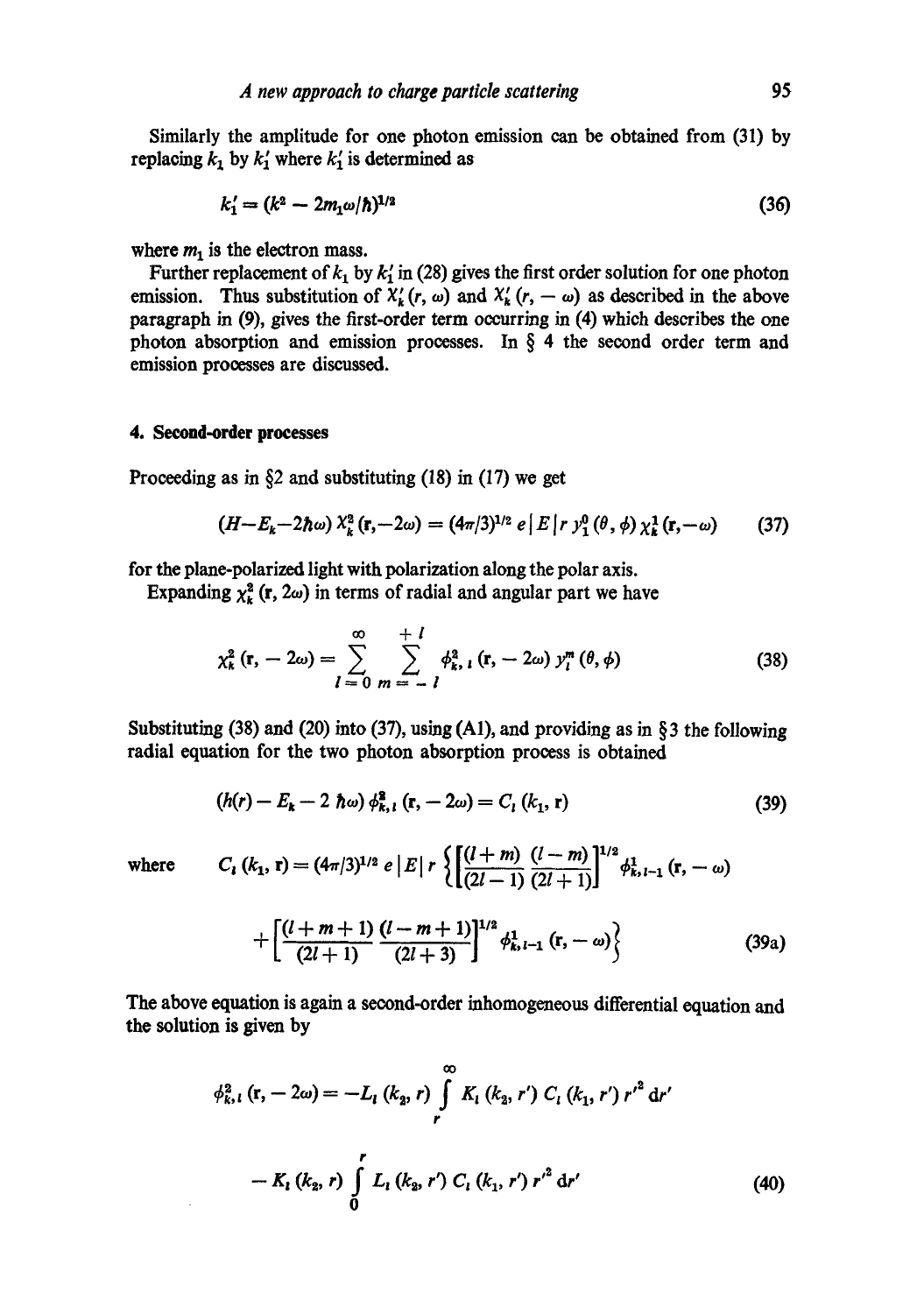where  $L_1$  (k<sub>2</sub>, r'),  $K_1$  (k<sub>2</sub>, r') are the regular and irregular solutions defined in (A1), (A3) respectively with  $k_1$  replaced by  $k_2$  defined by

$$
k_2 = (k^2 + 4 \, m_1 \, \omega/\hbar)^{1/2}
$$

Clearly from (40) the asymptotic solution can be easily evaluated and is given by

$$
\phi_{k, l}^{2}\left(\mathbf{r}, -2\omega\right) \underset{r \to \infty}{\simeq} K_{l}\left(k_{2}, r\to \infty\right) \int\limits_{0}^{\infty} L_{l}\left(k_{2}, r'\right) C_{l}\left(k_{1}, r'\right) r'^{2} \mathrm{d}r' \tag{41}
$$

Putting (39a) for  $C_1 (k_1, r)$ , (A1) for  $L_1 (k_2, r)$  in the above equation, and performing the resulting integral as in § 2, the amplitude  $f<sub>i</sub>$  ( $k<sub>2</sub>$ , r, 2 $\omega$ ) for two photon absorption is obtained by taking the coefficient of the term  $\exp[i(kr - a \ln 2kr)]/r$  in the expansion of  $K_1$  ( $k_2$ ,  $r \rightarrow \infty$ ).

Also we can obtain  $\phi_{k, l}^2$  ( $r \rightarrow \infty$ ,  $2\omega$ ) and corresponding amplitude for two photon emission from (41) by replacing  $k_2$  by  $k'_2$  where  $k'_2$  is defined as

$$
k_2' = (k^2 - 4 \, m_1 \, \omega/\hbar)^{1/2}
$$

Similarly the second order term for zero-photon process can be obtained i.e.  $\phi_{k, l}^2(r, 0)$ . The corresponding asymptotic solution i.e.  $\phi_{k, l}^2 (r \rightarrow \infty, 0)$  obtained is given by

$$
\phi_{k, l}^{2} (r \to \infty, 0) = - K_{l} (k, r \to \infty) \int_{0}^{\infty} L_{l} (k, r') B_{l} (k, r') r'^{2} dr' \qquad (42)
$$

where 
$$
B_i(k_1, r) = (4\pi/3)^{1/2} e |E| r \left[ \frac{(l+m)}{(2l-1)} \frac{(l-m)}{(2l+1)} \right]^{1/2} \{ \phi_{k, l-1}^1(\mathbf{r}, \omega) + \phi_{k, l-1}^1(\mathbf{r}, -\omega) \}
$$

$$
+\left[\frac{(l+m+1)}{(2l+1)}\frac{(l-m+2)}{(2l+3)}\right]^{1/2}\left\{\phi_{k,\;l+1}^1\left(\mathbf{r},\,\omega\right)+\phi_{k,\;l+1}^1\left(\mathbf{r},\,-\,\omega\right)\right\}
$$

Substituting  $\phi_{k, l+2}^1$  (r,  $\omega$ ) from (28);  $L_l$  (k, r'),  $K_l$  (k,  $r \to \infty$ ) from Appendix A, and performing the integral in (42) as in  $\S$  2, we can easily obtain the second order elastic scattering amplitude.

Also substitution of the solutions thus obtained, i.e.  $\phi_{k, l}^2$  (r,  $\pm 2 \omega$ ) and  $\phi_{k, l}^2$  $(r, 0)$  second order term  $\psi_k^2(r, t)$  can be obtained from (14).

In the next  $\S$  the elastic scattering in the presence of laser plus coulomb field is discussed.

# **5. Elastic scattering**

The wave-function (time independent) of elastic scattering can now be easily written from (4) by collecting the terms representing zero photon processes (*e.g.*  $\chi_k^{2n}$  (**r**, 0)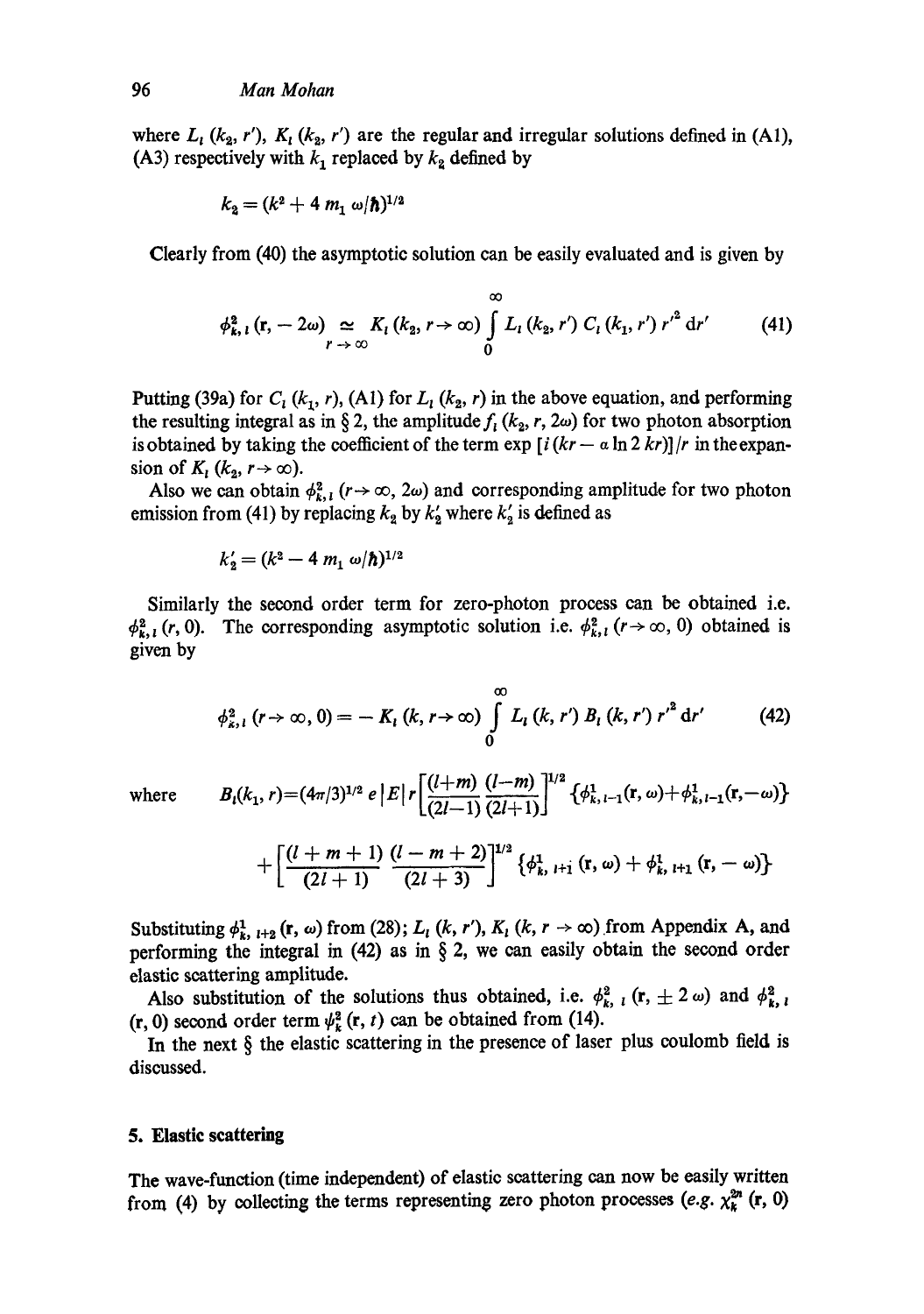where  $n = 0, 1, 2, \dots$  etc.) from it. Expanding these terms in terms of radial and angular parts as in (21), the elastic scattering wavefunction is finally obtained as

$$
\psi_{k,\text{ elastic}}\left(\mathbf{r}\right) = \sum_{l=0}^{\infty} \xi_{k,\,l}\left(r\right) P_{l}\left(\cos\theta\right) \tag{43}
$$

where  $\xi_{k,1}$   $(r) = (4\pi/2l + 1)^{\frac{1}{2}} \times {\phi_{k,1}^0}$   $(r, 0) + {\phi_{k,1}^2}$   $(r, 0) + {\phi_{k,1}^4}$   $(r, 0) + ...$  for  $m = 0$  (or  $\phi$ -independent). Also as the radial parts etc. are solutions of the secondorder differential equation these can be written as the sum of the regular  $L_i(k, r)$ and irregular solution  $K_l$  (k, r), i.e.

$$
\phi_{k, l}^{0} (r, 0) = A_{1} L_{l} (k, r) + B_{1} K_{l} (k, r) \tag{44}
$$

$$
\phi_{k,1}^2(r,0) = A_2 L_1(k,r) + B_2 K_1(kr) \tag{45}
$$

and so on. Substituting (44) and (45), etc. in (43) we obtain

$$
\psi_{k, \text{ elastic}}(r) = \sum_{l=0}^{\infty} G_{l}(kr) P_{l}(\cos \theta)
$$
\n(46)

where  $G_i (k, r) = (4\pi/2l + 1)^{1/2} \times \{ (A_1 + A_2 + ...) L_i (kr) \}$ 

$$
+(B_1+B_2+...) K_1(Kr)\}
$$
\n(46a)

In the asymptotic limit  $G_i$  (kr) from (46a) caa be written as

$$
G_{i}(kr) \simeq C_{i} \sin (kr - l\pi/2 - \alpha \log 2kr + \eta_{i} + \sigma_{i})
$$
 (47)

where  $\sigma_l$  is the partial wave-phase shift due to EM interaction and is given by

$$
\tan \sigma_1 = (B_1 + B_2 + \ldots)/(A_1 + A_2 + \ldots)
$$

while normalization constant  $C_t$  must be chosen so that we still have the Coulomb modified incoming plane wave plus an outgoing spherical wave namely

$$
\sum_{l} G_{l} (kr) P_{l} (\cos \theta) \simeq \exp \left[ -ikz + ia \log (r - z) \right]
$$
  
+ 
$$
\left[ f_{c} (\theta) + f_{m} (\theta) \right] \frac{1}{r} \exp (ikr - ia \log 2kr)
$$
 (48)

where  $f_c$  is the Coulomb scattering amplitude.

Using the asymptotic relation for Coulomb function, (48) can be written as

$$
\sum_{l} G_{i} (kr) P_{l} (\cos \theta) \simeq \sum_{l} (2l + 1) i^{l} \exp(i \eta_{l}) L_{i} (k, r \rightarrow \infty) P_{l} (\cos \theta)
$$
  
+  $f_{m} (\theta) \exp[i (kr - a_{1} \log 2 kr)] / r$  (49)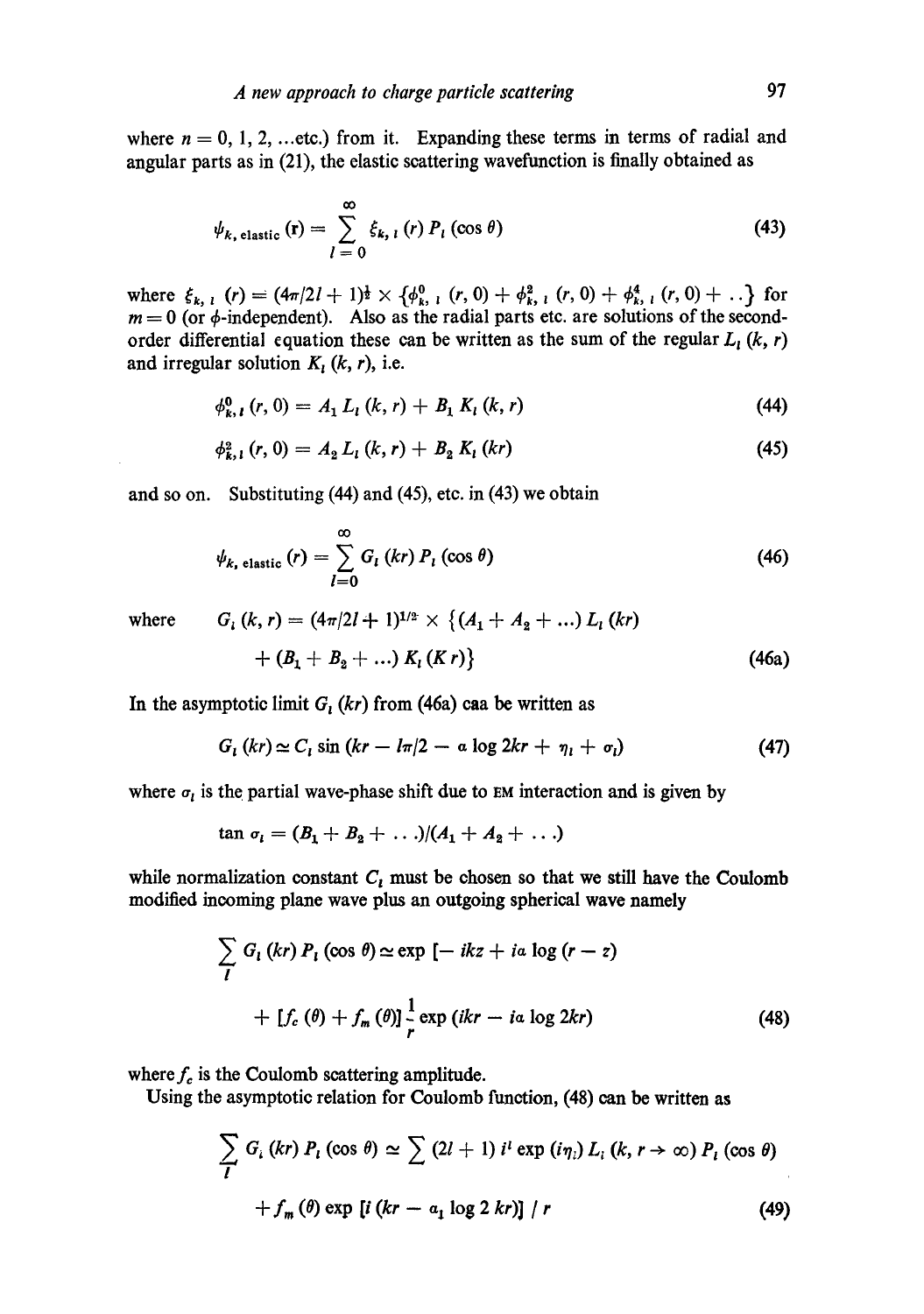Also the amplitude due to non-Coulomb potential for interaction potential can be expanded as

$$
f_m(\theta) = \sum_l a_l P_l(\cos \theta) \tag{50}
$$

Substituting (47) and (50) on the left and right sides respectively of (49), we obtain

$$
C_{i} \sin (kr - l\pi/2 - (a \log 2kr + \eta_{i} + \sigma_{i}))
$$
  
= (2l + 1) i<sup>i</sup> exp ( $i\eta_{i}$ ) sin (kr - l\pi/2 - a log 2kr + \eta\_{i})  
+ ka\_{i} expi (kr - a log 2 kr) (51)

where  $L_i$  (k,  $r \to \infty$ ) is given by (B2).

Equating the coefficient of  $\exp i(kr - a \log 2kr)$  and  $\exp -i(kr - a \log 2kr)$  on the left and right sides of (51) we get

$$
C_i = (2l+1) ii \exp i(\eta_i + \sigma_i)
$$
 (52)

and 
$$
a_i = (1/2ik) (2l + 1) \exp (2i\eta_i) \exp (2i\sigma_i) - 1
$$
 (53)

Substituting (53) into (52) the scattering amplitude in the presence of EM field and Coulomb field is obtained as

$$
f_m(\theta) = 1/2ik \times \sum_{l=0}^{\infty} (2l+1) \exp(2i\eta_l) [\exp(2i\sigma_l) - 1] P_l (\cos \theta) \quad (54)
$$

Substituting (54) into (48) the differential cross-section for elastic scattering in the presence of laser plus Coulomb field (Mott and Massey 1965) is obtained as

$$
\frac{\mathrm{d}\sigma}{\mathrm{d}\Omega} = |f_c(\theta) + f_m(\theta)|^2 = R \frac{\mathrm{d}\sigma}{\mathrm{d}\Omega_c}
$$
\n(55)

where

$$
R = \left| 1 + \frac{f_m(\theta)}{f_c(\theta)} \right|^2;
$$
  
\n
$$
f_c(\theta) = a/2k \sin^2 \theta/2 \exp \left[ -ia \ln (\sin^2 \theta/2) + i\pi + 2i\eta_0 \right]
$$
  
\n
$$
f_m(\theta)/f_c(\theta) = -2a \sin^2 \theta/2 \exp (ia) \ln (\sin^2 \theta/2)
$$
  
\n
$$
\times \sum_{l=0}^{\infty} (2l+1) \sin \sigma_l \exp (2i(\eta_l - \eta_0)) \times P_l(\cos \theta)
$$

and  $\eta_0 = \arg \Gamma (1 + i\alpha)$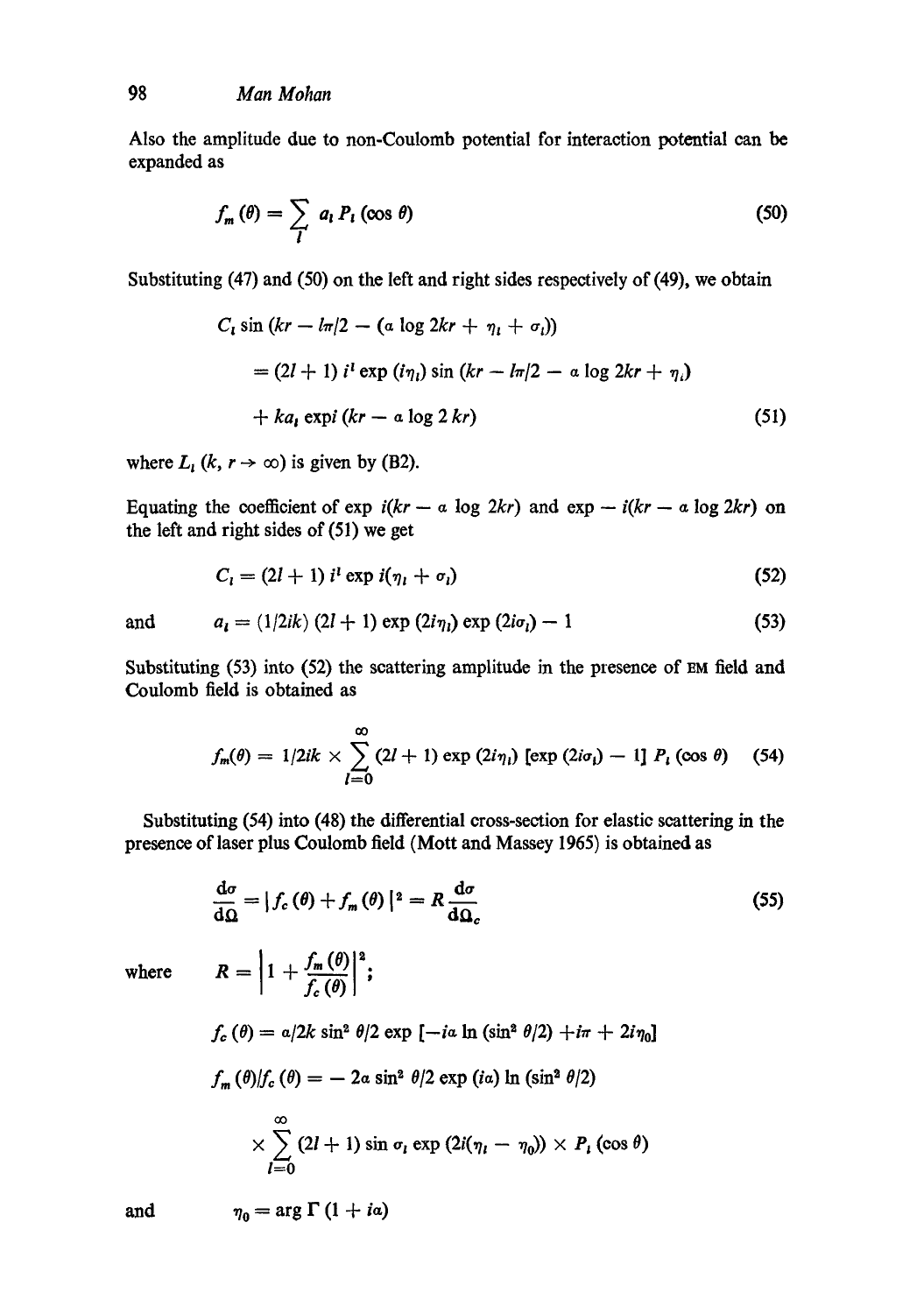Equation (55) thus provides a formal solution of the elastic scattering problem in the presence of a laser beam. In the next section the results thus obtained are discussed.

## **6. Discnssions**

As described in earlier sections the positive energy state of a charge particle *i.e.*   $\psi_k(\mathbf{r}, t)$  can be obtained using the Fourier analysis technique, in the presence of laser plus strong Coulomb field.

Substituting (3), (9) and (14) into (4)  $\psi_k$  (r, t) can be expanded in terms of  $\chi$ 's as

$$
\psi_k(\mathbf{r}, t) = \left[ \chi_k^0(\mathbf{r}, 0) + \chi_k^2(\mathbf{r}, 0) + \ldots \right] \exp\left( -i\omega_k t \right) \n+ \left[ \chi_k^1(\mathbf{r}, -\omega) + \chi_k^3(\mathbf{r}, -\omega) + \ldots \right] \exp\left[ -i\left( \omega + \omega_k \right) t \right] \n+ \left[ \chi_k^1(\mathbf{r}, \omega) + \chi_k^3(\mathbf{r}, \omega) + \ldots \right] \exp\left[ i\left( \omega - \omega_k \right) t \right] \n+ \left[ \chi_k^2(\mathbf{r}, -2\omega) + \chi_k^4(\mathbf{r}, -2\omega) + \ldots \right] \exp\left[ -i\left( 2\omega + \omega_k \right) t \right] \n+ \left[ \chi_k^2(\mathbf{r}, +2\omega) + \chi_k^4(\mathbf{r}, 2\omega) + \ldots \right] \exp\left[ -i\left( 2\omega - \omega_k \right) t \right] \tag{58}
$$

where the first term represents zero photon process, the second and third terms represent one photon absorption and emission respectively, while the fourth and fifth terms represent two photon absorption or emission respectively, etc.

Equation (58) can be represented in terms of simple diagrams as shown below showing clearly the zero, one, two and higher order processes, *i.e.* 

$$
\Psi_{k}^{(r,t)} = \begin{bmatrix} + \sqrt{1 + 2} & + \sqrt{1 + 2 - 2 - 2} \end{bmatrix} e^{-i\omega_{k}t}
$$
  
+ 
$$
\begin{bmatrix} + \sqrt{1 + 2} & + \sqrt{1 + 2 - 2 - 2} \end{bmatrix} e^{-i(\omega - \omega_{k})t}
$$
  
+ 
$$
\begin{bmatrix} -\sqrt{1 + 2} & + \sqrt{1 + 2 - 2 - 2} \end{bmatrix} e^{-i(2\omega - \omega_{k})t}
$$
  
+ 
$$
\begin{bmatrix} -\sqrt{1 + 2} & + \sqrt{1 + 2 - 2 - 2} \end{bmatrix} e^{-i(2\omega - \omega_{k})t}
$$
  
+ 
$$
\begin{bmatrix} -\sqrt{1 + 2} & + \sqrt{2 - 2 - 2} \end{bmatrix} e^{-i(2\omega - \omega_{k})t}
$$
  
+ 
$$
\begin{bmatrix} -\sqrt{1 + 2} & + \sqrt{2 - 2 - 2} \end{bmatrix} e^{-i(2\omega - \omega_{k})t}
$$
 (59)

wherein (59) the symbol  $(1)$  represents the potential line (either ionic or atomic depending upon the scattering system); wavy line towards potential line represents photon absorption; while wavy lire away from potential line represents photon emission. Also (59) shows that  $\psi_k(r, t)$  is a dressed state.

It is quite evident from (1) that for low values of electric field strength  $E(a.u.)$  $-5 \times 10^{-6}$  (or  $I \le 10^6$  W/cm<sup>2</sup>) the Coulomb field is quite dominant over the EM inter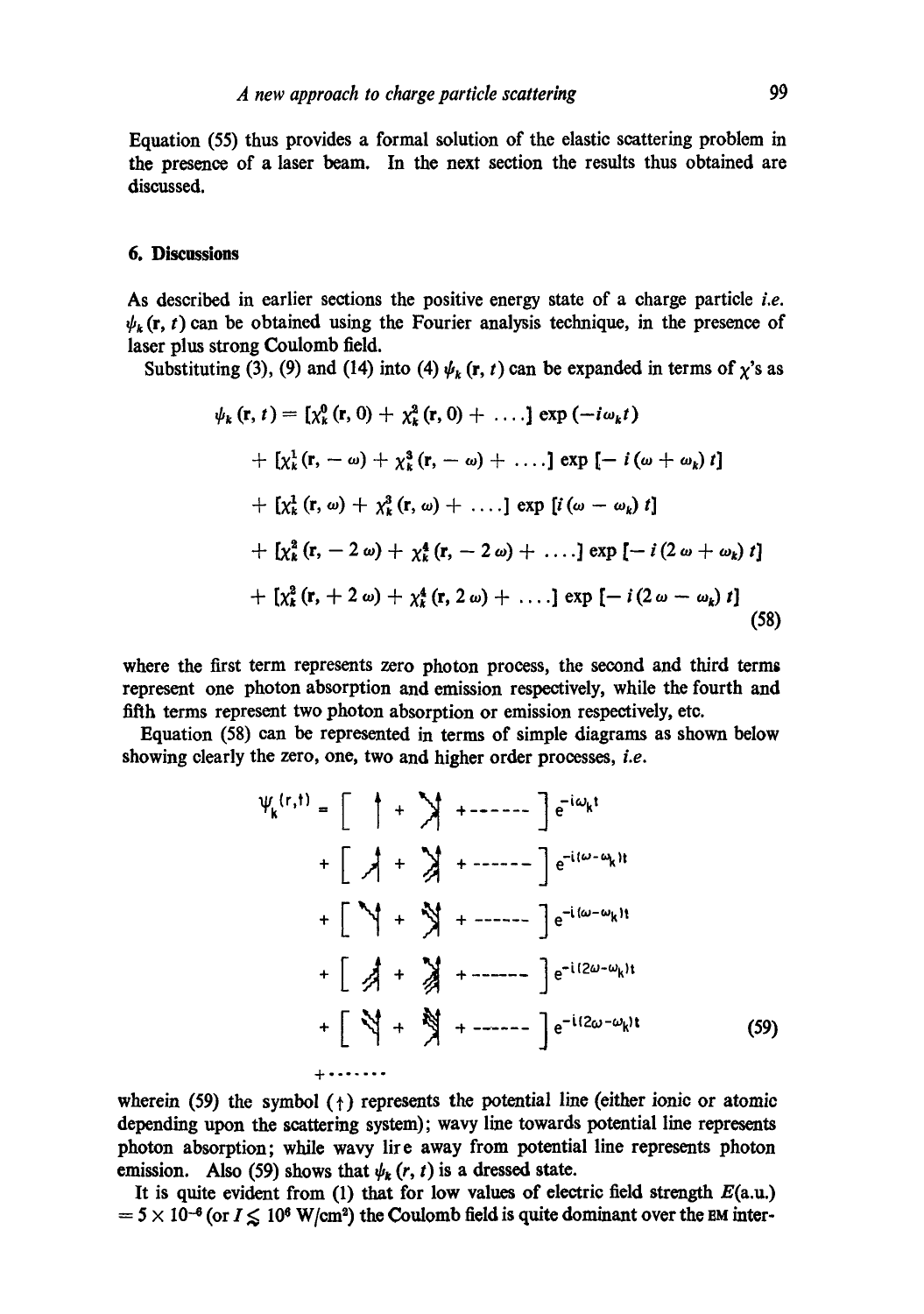action term *(i.e. e | E | r/* $\sqrt{2}$ *)* from small to larger values of radial distances *(e.g. for r*) near the origin to r (a.u.) = 100). Thus for intensities  $I \le 10^6$  W/cm<sup>2</sup>, the higher order terms in (58) will be smaller than the preceding lower order terms, resulting the series in (58) to be convergent. Therefore the positive energy state  $\psi_k(r, t)$ obtained here for intensities  $I \leq 10^6$  W/cm<sup>2</sup> will give fairly accurate results.

However, for higher value of intensities *e.g.*  $E=6 \times 10^{-2}$  (a.u.) (or  $I=10^{14}$  W/cm<sup>2</sup>) the EM interaction term becomes equal to the Coulomb term at  $r(a.u.) = 5$  beyond which the EM interaction dominates over Coulomb term, so that in the asymptotic limit, *i.e.* for higher values of radial distances and for  $I \ge 10^{14}$  W/cm<sup>2</sup>, (1) reduces to the free-partiole equation in the presence of the laser beam with the solution given by

$$
\psi_k(\mathbf{r},t) = \exp \left\{ i \mathbf{k} \cdot \mathbf{r} - (i/\hbar) \sum_{-\infty}^t \frac{1}{2} m \left( \hbar k - (e \mathbf{E}/\omega) \sin \omega t' \right)^2 \mathrm{d}t' \right\}
$$
 (60)

as also derived by Kroll and Watson (1973).

Lastly, the analysis as described from  $\S$ § 2 to 4 is extended for both elastic and inelastic processes during charge-particle scattering in the presence of laser plus real potentials *(e.g.* Coulombie type in ease of ions, eto.). As described in §4, the total elastic cross-section is found out by evaluating  $\sigma$ , the phase shift arising due to EM interaction.

It is hoped that the formulation of free-free transition with resonances in the presence of laser plus strong Coulomb field can be done exactly. Further work in this direction is in progress.

# **Acknowledgements**

The author is indebted to Dr A Tip for stimulating discussions and encouragement during the course of this work. The author thanks Dr Frits de Heer, Prof. M J van der Wiel, Prof. Dr J Kistemaker and Dr SI Chu for their constant encouragement. This work was supported in part by FOM (Netherlands) and the US Department ot Energy.

# **Appendix**

(A) The radial equation (26) is a second order differential equation and has the regular  $(L_1(k_1, r))$  and irregular  $K_1(k_1, r)$  positive energy states solutions which are defined as follows:

(a) *Regular solution* 

$$
L_1(k_1, r) = \exp(-\pi a/2) \left[ \Gamma(l+1+ia_1) \right] (2k_1 r)^t \exp(-ik_1 r) [W_1 + W_2]
$$

where  $W_1 + W_2 = F(ia_1 + l + 1, 2l + 2, -2ik_1 r)$  (A1)

with 
$$
L_1(k_1 r) \simeq 1/kr \sin (kr - ln/2 + \eta_1 - a_1 \log 2 k_1 r)
$$
 (A2)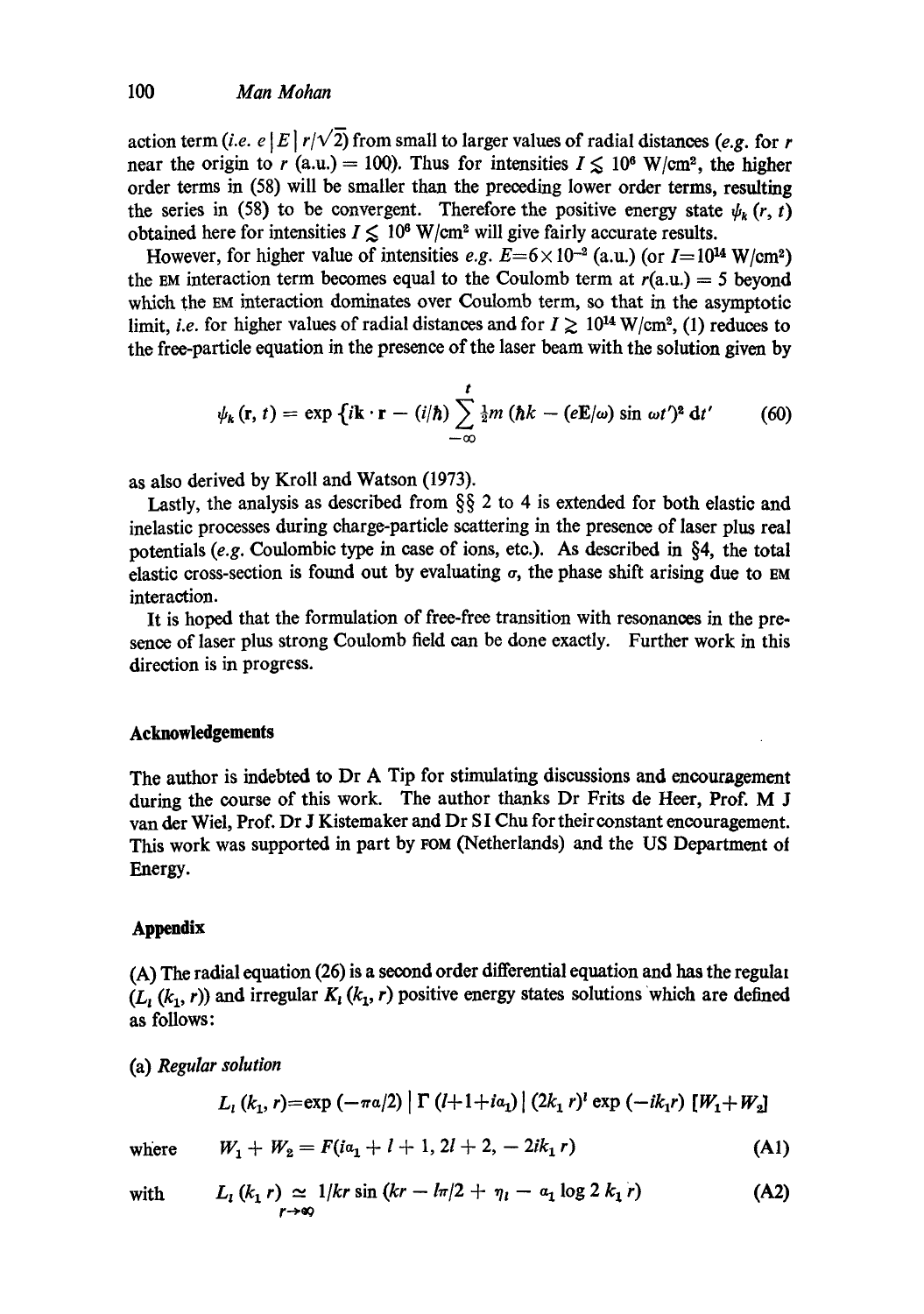# (b) *Irregular solution*

$$
K_{l} (k_{1} r) = i \exp (-\pi a/2) \left[ \Gamma(l + 1 + i a_{1})/(2l + 1)! \right] (2k_{1} r)^{l} \exp (-ik, r)
$$
  
 
$$
\times [W_{1} (i a_{1} + l + 1, 2l + 2, - 2ik_{1} r)
$$
  
 
$$
+ W_{2} (i a_{1} + l + 1, 2l + 2, - 2ik_{2} r)] \tag{A3}
$$

with 
$$
K_1(k_1 r) \simeq 1/kr \cos (k_1, r - l\pi/2 + \eta_1 - a_1 \log 2k_1 r)
$$
 (A4)

wher

re 
$$
W_1(a, b, z) = (\Gamma(b)/\Gamma(b - a)) (-z)^{-a} g(a, a - b + 1; -z)
$$
 (A5)

$$
W_2(a, b, z) = (\Gamma(b)/\Gamma(a)) e^z z^{a-b} g (1 - a, b - a, z); \tag{A6}
$$

$$
g(a, \beta, z) \simeq 1 + a\beta/z + a(a+1)/z^2 \beta(\beta+1)/2! + \ldots; \qquad (A7)
$$

$$
\eta_l = \arg \Gamma(l+1+i a_1) \tag{A8}
$$

and 
$$
a_1 = -ze^2/hv = -(ze^2/h^2) m_1/k_1
$$
 (A9)

Solutions near the origin  $r \rightarrow 0$  takes the following form

$$
L_{l}(k_{1}, r) \simeq C_{l} r^{l+1} \left\{ 1 + [(-2ik)/(l+1)] r + \ldots \right\}
$$
 (A10)

and 
$$
K_l(k_1, r) \simeq 1/(2l+1) C_l r^{-l} [1 + \begin{cases} 0 \ (-2ikr \ln r) \text{ if } l = 0 \\ 0 \ (-2ikr/l) \text{ if } l \neq 0 \end{cases}
$$
 (A11)

where 
$$
C_l = 2^l \exp(-i\pi kr) |\Gamma(l+1-2ikr)/(2l+1)!|
$$
 (A12)

## **References**

- Bethe H A and Salpeter E E 1957 *Quantum Mechanics of one and two.electron atoms;(*  Springer Verlag) Chapt. I
- B~mkin F V and Fedorov M V 1965 *Zh. Eksp. Teor. Fiz.* 49 1215

Bunkin F V and Fedorov M V 1966 *Soy. Phys. JETP* 22 844

- Dalgarno A 1966 In *Perturbation theory and its application in Quantum Mechanics* (ed.) C H Wilcox (John Wiley and Sons) pp. 145-184 and references therein
- Gavrila M 1978 in *Electronic and Atomic Collisions* (ed.) G Matel (Amsterdam: North-Holland Publ. Co.)

Gavrila M and van der Wiel M 1978 *Comments on atomic and molecular physics* 8 1

Hertal I V, de Vries P L, Lam K S, George T F, Andrick R, Weiner J, Ph Cahuzac, Brechignac C, Toschek P E, Orel A E and Miller W H 1980 in *Electronic and Atomic Collisions; (ed.)*  M Oda and K Takayanagi (Amsterdam: North-Holland Publ. Co) pp. 675-719 and references therein

- Karplus **M** and Kolker **M** J 1963 *J. Chem. Phys.* 39 1493
- Kroll N M and Watson K M 1973 *Phys. Rev.* A8 804

Henneberger W C 1968 *Phys. Rev. Lett.* 21 838